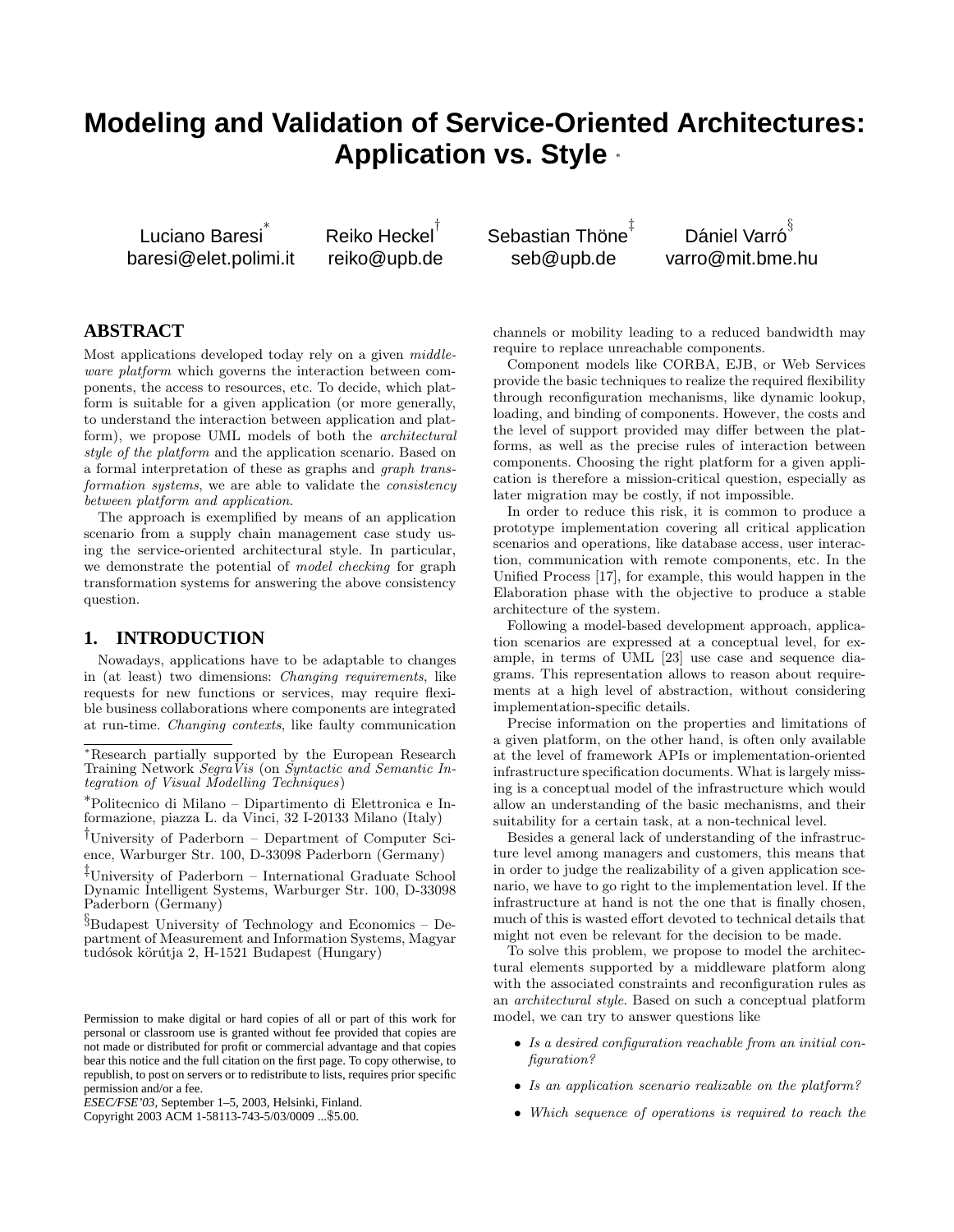#### desired configuration / realize the scenario?

We have argued in [3] that, in order to answer such questions, an architectural model is required which allows to reason at an abstract level, disregarding the technicalities of the component model employed. Still, this abstraction must not lead to ambiguity, as reasoning on complex problems requires a high degree of precision. This is usually provided by formal methods-based architectural description languages like Wright [2] or Rapide [19].

On the other hand, some of the questions above require knowledge of the problem domain. Therefore, the model needs to be understood and validated by domain experts with little or no background in formal specification. Here, an explicit, visual representation of the architecture in some diagrammatic language like the Unified Modeling Language (UML) [23] is often regarded as helpful, even if we risk to trade this intuitive nature for ambiguity.

At the same time, both UML-based architectural models and architectural description languages fail to describe the highly dynamic nature of today's architectures, with unbounded creation and deletion of components and connectors.

Based on this observation, we propose a combination of UML modeling and graph transformation as a visual, yet formal approach to model (and reason about) componentbased architectures. In particular, we use transformation rules to specify architectural reconfiguration, but also possible changes in the environment, by graphical pre/post conditions.

Since these models are executable, they support automated reasoning by means of simulation using graph transformation tools like PROGRES [24] or Fujaba [1], e.g., in order to check the applicability of a certain sequence of basic reconfiguration steps in a given situation. Moreover, the theory of graph transformation provides the basis for static analysis, like the computation of critical pairs to detect conflicts or causal dependencies [5], or *model checking* [27] to answer questions about the reachability of configurations.

In this paper, we present an application of these ideas to service-oriented architectures (SoAs) which are typical for their dynamic nature, given the run-time detection of components through registry services and subsequent dynamic binding. Our model for service-oriented architectures is introduced in Section 2. Section 3 presents our application scenario, a case study on supply chain management proposed in [8]. Based on the two models, Section 4 describes the use of model checking and simulation to validate the consistency between the style and the application. Section 5 surveys the related work while Section 6 concludes the paper discussing possible future work.

# **2. STYLE: SERVICE-ORIENTED ARCHI-TECTURES**

This section presents our proposal for modeling architectural styles with UML diagrams and graph transformation rules and exemplifies it for service-oriented architectures. Nevertheless, the techniques are applicable to other platforms and architectural styles as well.

An architectural style includes a static and a dynamic specification. The static part, described in Section 2.1, defines the set of possible components and connectors and constrains the way in which these elements can be linked together. The dynamic part, described in Section 2.2, specifies how a given architecture can evolve in reaction to planned reconfigurations or unanticipated changes of the environment.

As shown in Fig. 1, taken from [7], service-oriented architectures involve three different kinds of actors: service providers, service requesters and discovery agencies. The service provider exposes some software functionality as a service to its clients. Such a service could, e.g., be a SOAPbased web service for electronic business collaborations over the Internet. In order to allow clients to access the service, the provider also has to publish a description of the service. Since service provider and service requester usually do not know each other in advance, the service descriptions are published via specialized discovery agencies. They can categorize the service descriptions and provide them in response to a query issued by one of the service requesters. As soon as the service requester finds a suitable service description for its requirements at the agency, it can start interacting with the provider and using the service.



Figure 1: Service-oriented architecture

Such service-oriented architectures are typically highly dynamic and flexible because the services are only loosely coupled and clients often replace services at run-time. Firstly, this is advantageous if the new service provides a better alternative to the former one concerning functionality or quality of service. Secondly, this kind of reconfiguration might become necessary if a service is not reachable any longer because of network problems.

If a requester wants to connect to a new service but requires a certain level of quality from this service, it is imaginable that these quality properties can only be guaranteed under certain assumptions. This means that the quality or functionality of the provided service might depend on other third-party services used by the service itself. For this reason, the service provider might have to find suitable sub services on its own before it is able to confirm a request for a certain functionality or level of quality.

#### **2.1 Static model**

We model the static part of the architectural style with UML class diagrams [23]. The provided classes represent three different kinds of elements: structural elements like components and services, specification documents for describing services and requirements, and *messages* for modeling communication. Consequently, they are grouped into the three packages Structure (see Fig. 2), Specification (Fig. 3), and Messages (Fig. 4). Associations define how the elements can be linked in a concrete architecture, constrained by the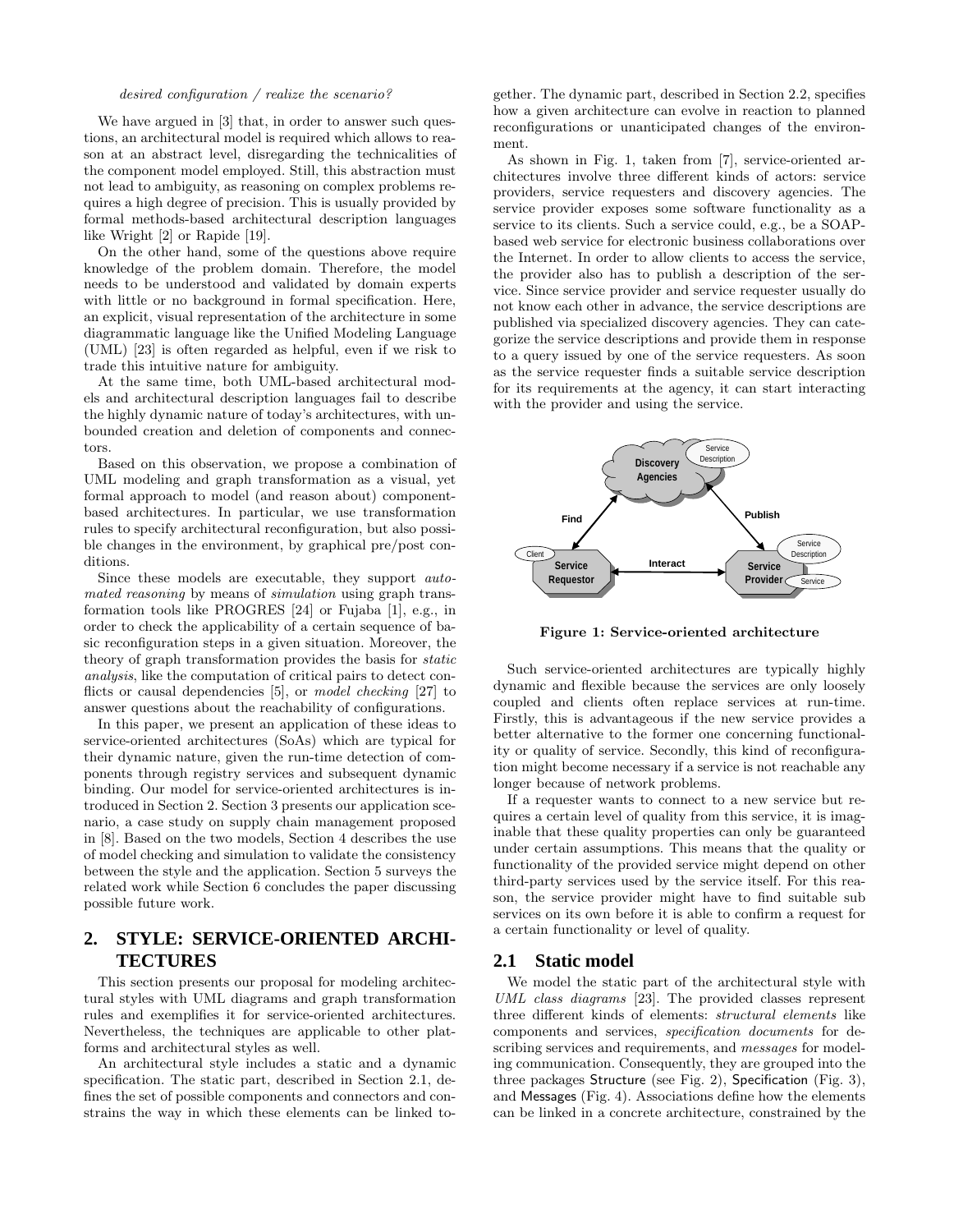given cardinalities<sup>1</sup>.



Figure 2: Package for structural elements

The package Structure contains the classes that form the core of the architectural style. In the case of service-oriented architectures, we define a Service as a special Component which exposes its functionality to other components and services. In the sense of an architectural connector, a Session is used to connect a Component to a Service. It stores the current state of the interaction between the service requester and the service. Note that, since Service is a subclass of Component, a Service can connect to another Service via a Session, too. In a service-oriented architecture, discovery agencies provide DiscoveryServices, which are special services for querying a service catalog.



Figure 3: Package for specification documents 2.2 Dy

The package Specification adds specification documents to the static model. They are necessary to describe reconfiguration operations which dynamically search a component for certain requirements at run-time. The package defines two types of specification documents: Requirements and Service-Specifications. Both of them contain a set of Properties as inherited from the super class SpecificationDocument. In the case of a Requirements document, these properties are required by a Component for the service it wants to use. In the case of a ServiceSpecification describing a particular Service, these properties are guaranteed by the service provider. In some cases this might only be possible under certain assumptions which are modeled as a link from the respective Property to further Requirements. After a Session has been successfully established for the Requirements, this is marked by a satisfies link to this Session.

The self-related implication association of the Property class indicates when a property logically implies another one. This relation is used to correctly match requirements and service specifications. In order to ensure the intended semantics of the association, we add the following OCL [23] constraint to the package:

```
context Property inv:
self.implication->forAll(p | self.expression
                     implies p.expression)
```


Figure 4: Package for messages

Since the components and services are loosely coupled in a service-oriented architecture, they interact by exchanging messages. For this reason, the package Messages provides the necessary classes for the communication. Therein, a Message is sent and received by Components or, because of subtyping, by Services. Messages which are dedicated to reconfiguration purposes are defined as sub classes of Message. For instance, a ConnectRequest message triggers the creation of a new Session for particular Requirements. Except from ConnectRequest, all messages are sent via a valid Session.

> An architecture compliant with the style can be regarded as an instantiation of the class model. This is exemplified in Sec. 3. There, we present a simplified supply-chain management application that conforms to this service-oriented architectural style. The following section extends the style by adding a dynamic model which contains rules for the specification of possible architectural reconfigurations.

#### **2.2 Dynamic model**

In order to reason about planned or unanticipated reconfigurations of architectures, we use graph transformation rules to capture the dynamic aspects of the architectural style. There are two different ways of visualizing a graph transformation rule. The first way is to depict a rule as a pair of two instance graphs with the left-hand-side defining the pre-conditions and the right-hand-side defining the postconditions of the transformation. Both graphs represent a part of the configuration as an instance of the architectural style defined in Section 2.1.

Figure 5 shows, as a first example, the rule sendConnectRequest in which a Component, playing the role of a service requestor, sends a request for connection to the Service it would like to connect to. As precondition the requestor has to know a ServiceSpecification which couldSatisfy its Requirements. As postcondition the request message is created and linked to the receiver.

For conciseness, we propose as an alternative way of visualization to include both pre and post conditions into one UML collaboration diagram [23]. Elements which are added

<sup>&</sup>lt;sup>1</sup>No explicit cardinality means 0..n by default.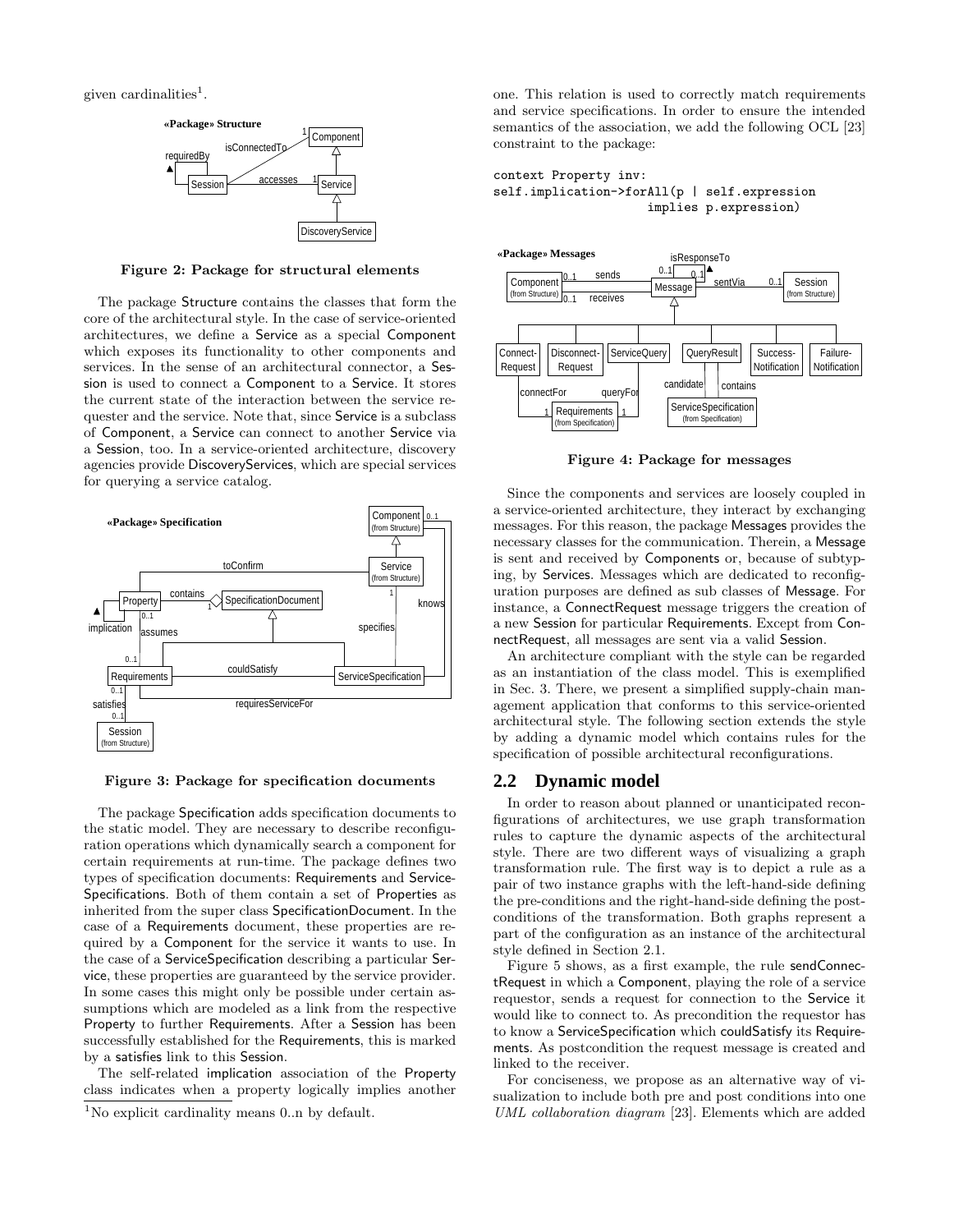

Figure 5: Transformation rule as pair of graphs

to the configuration graph by the rule are then tagged with the label {new}, and elements which are deleted with the label {destroyed}. Figure 6 shows the previous rule with the new notation.



Figure 6: Condensed notation for sendConnectRequest

Because of space limitations we omit the rules which deal with the just created request and summarize them textually: At first, the requested service has to prepare a Session and to confirm all required properties. For this reason, the properties are initially marked with a toConfirm link between each Property and the Service. Whenever a property can be confirmed, e.g., by comparison with the ServiceSpecification, the toConfirm link for this property can be deleted.

Finally, when all toConfirm links have been successfully removed, the Service can respond to the request by sending a SuccessNotification as shown in Fig. 7. This rule contains a negative application condition which prevents its application if there is any Property in the requirements which still has to be confirmed by the service.



Figure 7: Rule with negative application condition

After the reception of the notification message, the rule connectToSession given in Fig. 8 can be applied to establish the link between the serviceRequestor and the new Session. In parallel, the request and notification messages are deleted, since they are not used any more.

Altogether, the dynamic model contains about 20 transformation rules which cover publishing a service description to a discovery service, querying the service catalog of a discovery service, connecting to a known service, interacting



Figure 8: Transformation rule connectToSession

with the service by exchanging messages, and disconnecting from an existing session. If a more complex reconfiguration step requires a sequence of individual transformation rules, these rules could be combined using explicit control flow constructs. For instance, story diagrams [11] combine graph rewriting rules based on UML collaboration diagrams with control flow elements as provided by UML activity diagrams.

After the model of an architectural style has been completed including the dynamic part, it can be used to decide whether or not the modeled style is suitable for the requirements of a particular application. As an example, the following section presents a sample application whose architecture could follow the service-oriented style.

# **3. APPLICATION: SUPPLY-CHAIN MAN-AGEMENT**

In this section, we want to apply the architectural style to a concrete application scenario. For this purpose, we choose the reference architecture for a supply chain management system as proposed in [8] by the Web Services Interoperability Organization. The scenario involves a consumer component, a retailer service, a warehouse service, a shipping service (this is an extension to the original example as given in [8]), and a manufacturer service (see Fig. 9).



Figure 9: Services involved in the scenario

A typical scenario of this application is given by the sequence diagram in Fig. 10. After the ConsumerUI has received a product catalog from RetailerA, it can submit an order for certain products by sending a submitOrderRequest. Then the retailer service connects to its WarehouseA service and inquires if the product is available from the warehouse. After this has been confirmed, the retailer service orders the shipping service to ship the goods. Meanwhile, the warehouse might start to submit a purchase order to ManufacturerX, because the stock level of the sold product has fallen below a certain limit.

There are several imaginable requirements which make this scenario highly dynamic in terms of service connections:

• The consumer intends to choose the cheapest retailer.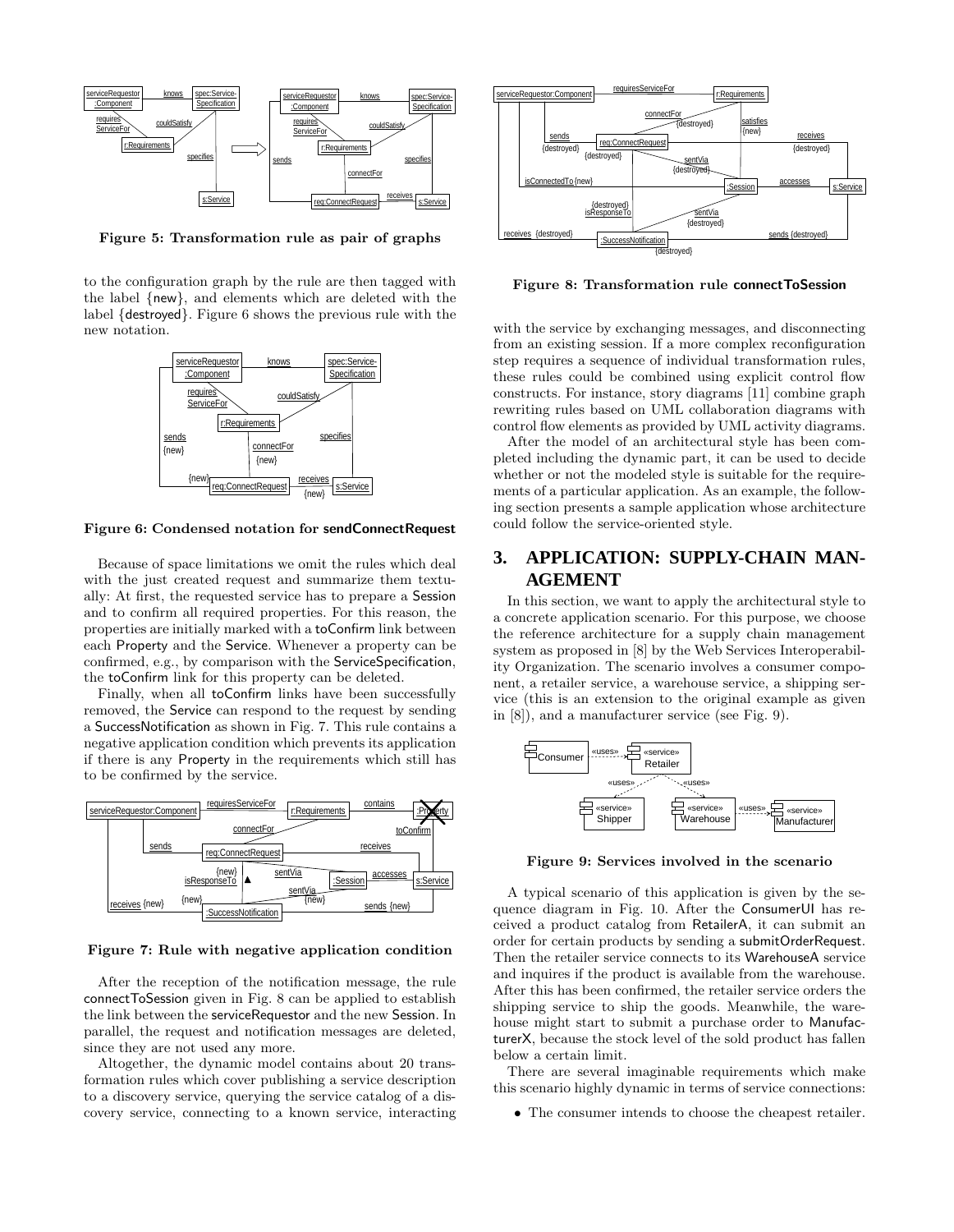

Figure 10: A supply chain interaction scenario

- The same holds for the warehouse looking for a cheap manufacturer.
- The retailer might run several warehouses and has to find the right one for the requested product and location.
- The consumer might impose certain time limits for the product delivery which then affect the choice of the shipping service.

To meet these requirements, most of the services are to be discovered at run-time. Therefore, the sample application is a good candidate to be realized in the above described service-oriented architectural style. The model of the architectural style supports the architect during the decision whether the style is suitable for his application. He could, e.g., specify a suitable initial configuration of the application following the given architectural style. Then, the dynamic model of the style is used to reason about possible reconfigurations and to check if all required configurations of the application are reachable. Figure 11 shows how an initial configuration for the supply chain example might look like based on the service-oriented architectural style described in Section 2.



Figure 11: An initial architectural configuration

| p1  | Service provides product catalog    |
|-----|-------------------------------------|
| p2  | Service accepts purchase orders     |
| p3  | Maximum shipping time $\leq 72$ hrs |
| p4  | Service provides product catalog    |
| p5  | Service accepts purchase orders     |
| p6  | Maximum shipping time $\leq 60$ hrs |
| p7  | Service ships goods from A to B     |
| р8  | Maximum shipping time $\leq 60$ hrs |
| p9  | Service ships goods from A to B     |
| p10 | Maximum shipping time $\leq 60$ hrs |

#### Table 1: Properties

The configuration is depicted as a graph which represents a valid instantiation of the static model of the architectural style. It represents the initial architecture of the system in a very abstract syntax. For better understandability, we are working on a more convenient, concrete syntax with distinct graphical symbols for the different elements.

In this case, the configuration comprises the involved services of the supply chain including their specifications and requirements. A DiscoveryService is added which knows all the relevant ServiceSpecifications and can therefore serve as a discovery agency for the participants of the supply chain.

For conciseness, the diagram shows only part of the properties contained in the specifications and requirements. At this level of abstraction, we specify the properties informally as indicated by Tab. 1. If one property implies the other, this is shown as an implication link in the diagram. In order to compute these implications dynamically at run time, a formalism for describing and reasoning about the properties would be required. The lack of agreement on such a formalism is one of the weaknesses of current implementations of SoA, like web services, because this restricts the capabilities for dynamic binding.

The following section discusses possible analysis techniques which provide suitable support for validating the architectural style in combination with a given application and its initial configuration.

#### **4. ANALYSIS**

When using the SoA style in the supply chain management application (in general, using an architectural style in a certain application) one must ensure that the style is used consistently by the application. In the current section, we analyze the consistency of business communication scenarios captured in the form of UML sequence diagrams (see Fig. 10) with respect to the dynamic behavior of the SoA style (see rules in Sec. 2.2) by model checking techniques.

For that purpose, we encode the specification of the architectural style (consisting of the metamodel of the style, a set of graph transformation rules capturing the dynamic behavior and the model instance for the business application) into a state transition system (following the guidelines of [27,28]). Moreover, we formalize business application scenarios as (a set of) reachability properties, which is proved automatically by the model checker  $\text{Mur}\phi$  by using assumeguarantee reasoning. Finally, the results obtained from the model checker can be further validated using simulation.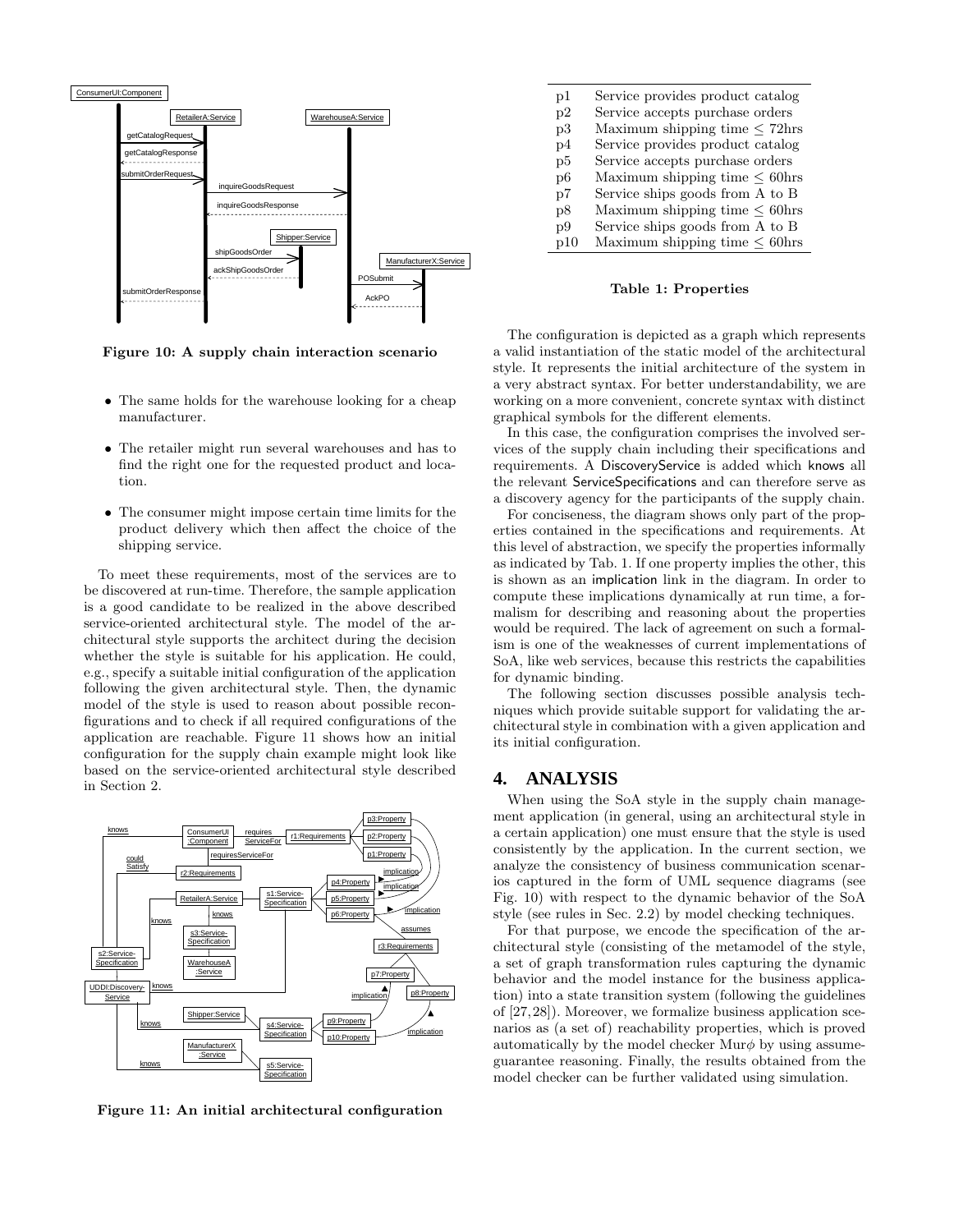#### **4.1 Transition systems**

Transition systems (or state transition systems) are a common mathematical formalism that serves as the input specification of various model checker tools. They have certain commonalities (in many cases on the concrete language level as well) with structured programming languages (like C or Pascal) as the system/program is evolving by executing non-deterministic if-then-else like rules that manipulate state variables. In all practical cases, we must restrict the state variables to have finite domains, since model checkers typically traverse the entire state space of the system to decide whether a certain property is satisfied.

Formally, a transition system  $TS = (V, Dom, T,Init)$  is a 4-tuple where (i)  $V = \{v_1, ... v_k\}$  is the set of state variables (ii) taking their values from the corresponding finite domains  $Dom = \{dom_1, ... dom_i\}$  (iii)  $T = \{\tau_1, ..., \tau_n\}$  is the set of transitions (guarded commands) which is of the form  $guard \longrightarrow v'_1 := e_1, ..., v'_n := e_n$  (where the *guard* is a boolean condition and an action  $v'_1 := e_1$  specifies new assignments (updates) for state variable) inducing a transition *relation*  $act_{\tau}(V, V')$  defined as  $guard \wedge \bigwedge_{i=1}^{k} v'_{i} = e_{i}$ ; while (iv)  $Init$  is a predicate defining the *initial state*.

For our convenience, we suppose that state variables can be stored in state variable arrays ranging on the set of object identifiers, and they can be referred as  $v_i[i]$ . In the paper, the Mur $\phi$  notation is used as the concrete representation of transition systems due to its rather self-explanatory syntax.

The requirements (or properties to be verified) for models specified by a transition system are frequently captured by some temporal logic formulae. However, since only reachability properties are being proved in the current paper, we define these concepts without the use of temporal logic operations. In fact, a reachability property can be interpreted as a special transition in the transition system that immediately interrupts the model checking process if its guard expression, which refers to the class of states to be checked for reachability, is ever satisfied.

Given (i) a system model in the form of a transition system  $TS$  (with semantics defined as a Kripke structure), and (ii) a reachability property  $\phi$ , the model checking problem can be defined as to decide whether the special transition for the reachability property is fireable on at least one execution path of the system (i.e., whether  $TS \models \phi$ ).

In the sequel, model checking is enabled for graph transformation systems by automatically translating them into transitions systems. The main challenge in such a translation is that a naive encoding of the graph representation of application models would easily explode both the state space and the number of transitions in the transition system even for simple models, therefore sophisticated optimization techniques are required.

#### **4.2 Declaring state variables**

From a verification point of view, the state space of the supply chain management application is constituted from the different instance configurations of components and services. As such configurations are handled formally as directed and attributed graphs, the encoding techniques of [27, 28] are applicable to drastically reduce this state space by introducing state variable arrays only for dynamic model elements.

A model element (object, link or attribute) is considered to be dynamic if there is at least one rule that potentially modifies (creates, destroys, updates) the element. For instance, a ConnectRequest object is a dynamic element as it can be created by rule sendConnectRequest, on the other hand, the assumes links are static as no rules are provided to modify them.

The encoding of dynamic model elements into state variables is driven by the metamodel. We define

- a one-dimensional boolean state variable array (a unary relation symbol) for each dynamic class (such as ConnectRequest, Session, and ServiceQuery in our running example);
- a two-dimensional boolean state variable array (a binary relation symbol) for each association (e.g., requiresServiceFor, sends, etc.);
- a one-dimensional state variable array with enumeration range for each attribute (no dynamic attributes in the model this time).

For model checking purposes, we must restrict the dimension of each array and all the enumeration types to be finite during type declaration. For the corresponding graph transformation system, this restriction implies that there exists an a priori upper bound for the number of objects in the model for each class. In this respect, we suppose that when a new object is to be created it is only activated from the bounded "pool" of currently passive objects (deletion means passivation, naturally), and the same applies to the interpretation of links.

As a consequence, the transition system corresponding to our supply chain management model contains the following piece of  $\text{Mur}\phi$  code to declare state variable arrays and their domains for the model (we only provide a partial encoding of the model due to space limitations).

```
-- Declaring domains for state variable arrays
comp_dom : enum {UDDI, RetailerA, WarehouseA,
                 Shipper, ManufactX, ManufactY,
                 ConsumerUI};
                 -- constrained by static parts
reqr_dom : enum {r1, r2, r3, r4};
reqs_dom : 1..10; -- constrained by an explicit UB
-- Declaring state variable arrays themselves
ConnectRequest : array [reqs_dom] of boolean;
requiresServiceFor : array [comp_dom] of
                     array [reqr_dom] of boolean;
```
Note that while the domain (i.e., the potentially active instances) of components (comp dom) and requirements (reqr dom) are constrained by the static parts of the model, the constraint imposed on the domain of requests (reqs\_dom) only provides an a priori upper bound (which can be increased at compile-time if we run out of request objects during model checking).

One can notice that request is the state variable array introduced for the dynamic class ConnectRequest, while requiresServiceFor is the state variable array of the corresponding association in the metamodel.

#### **4.3 Encoding initialization**

In general terms, the initial configuration of the application model is projected into the initial state of the transition system. In this respect, exactly those locations of state variable arrays evaluate to true in the initial state for which the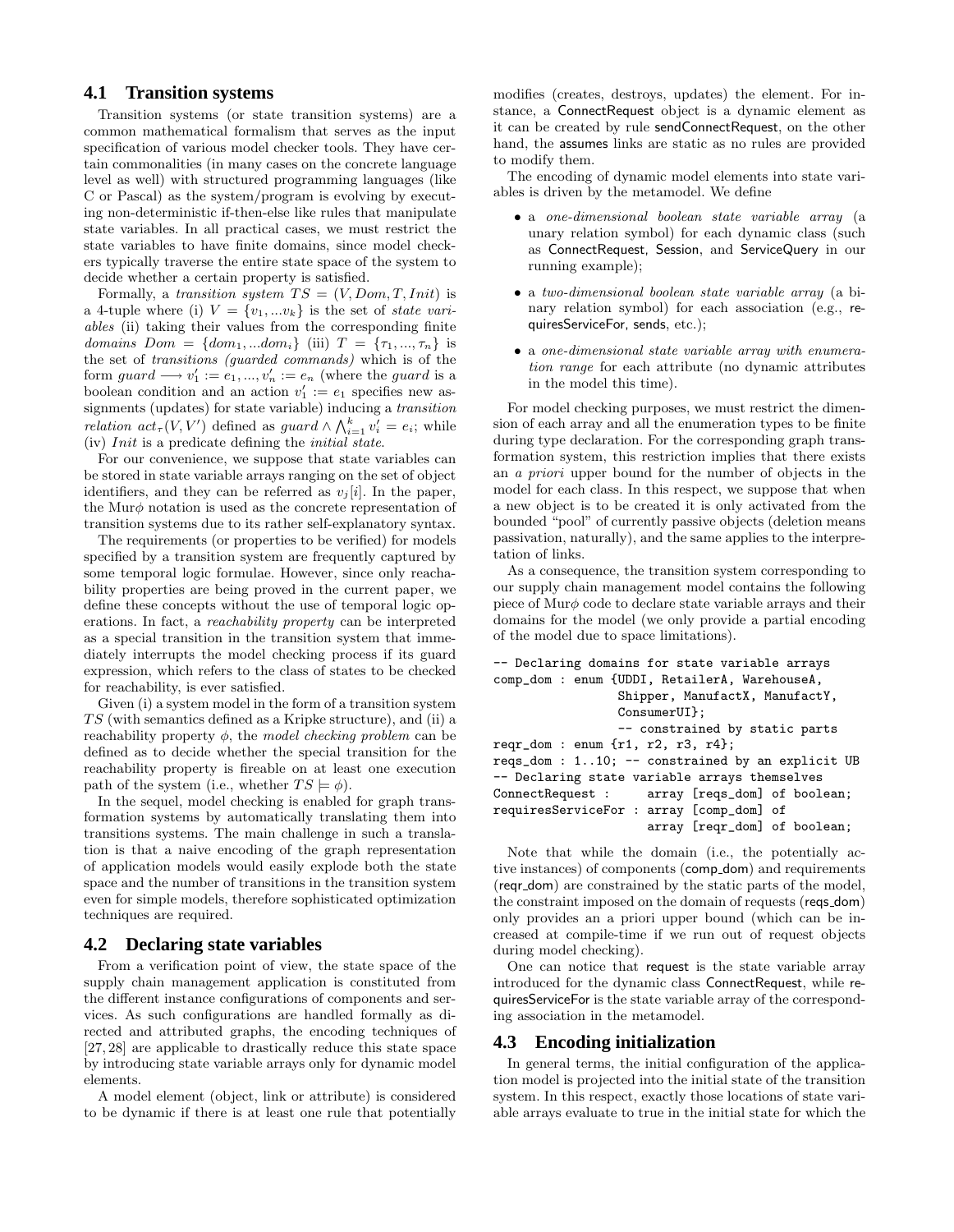related model elements are existent in the initial configuration.

The initialization of the transition system generated for the application model depicted in Fig. 11 is given below.

```
startstate
begin
 for x : reqs_dom do
  ConnectRequest[x] := false;
 endfor;
 for x : comp_dom do
  for y : reqr_dom do
   if (x = \text{ConsumerUI} \& y = r1) |
      (x = \text{ConsumerUI} \& y = r2)then requiresServiceFor[x][y] := true;
   else requiresServiceFor[x][y] := false;
   endif;
  endfor;
 endfor;
end;
```
Note that as no request objects are present in the initial configuration, all locations in the state variable array ConnectRequest are initialized to false. On the other hand, initially, ConsumerUI requires service for Requirements r1 and r3.

## **4.4 Encoding the rules**

Potential applications of the graph transformation rules that specify the dynamic behavior of the style are encoded into transitions (guarded commands) of the corresponding transition system.

Since the encoding only introduces state variables for dynamic model elements, we also have to eliminate conditions that refer to the static parts of the model. For that reason, the generation process of transitions is driven by a graph pattern matching engine, which collects all the matching instances of the static parts of the preconditions of a rule. If the guard of a certain guarded command can never be satisfied due to the failure of pattern matching in the static structure then this transition is not generated at all in the target transition system.

Although this compile-time preprocessing can be timeconsuming, since all the potential matches of a rule have to be encountered, we only have to traverse a relatively small part of the state space for this step as graph transformation rules define local modifications to the system state thus it is typically negligible when compared with the time required for traversing the entire state space during model checking.

For instance, we would generate (amongst many others) the following transition as a potential application of rule sendConnectRequest.

```
rule "sendConnectRequest[sr=ConsumerUI, s=uddi,
                       r=r2, sp=s2]"
  knows[ConsumerUI][s2] &
  couldSatisfy[s2][r2] &
 requiresServiceFor[ConsumerUI][r2] &
=begin
  ConnectRequest[1] := true;
  receives[1][uddi] := true;
  sends[ConsumerUI][1] := true;
  connectFor[1][r2] := true;
```
end; end;

Note again that only dynamic concepts are contained by transitions. Therefore, the guard of the transition corresponding to the precondition of the rule is reduced to check for the existence of dynamic links knows, couldSatisfy and requiresServiceFor in the associated locations of state variable arrays.

As a result, the action of the transition activates (creates) the request object 1 with the corresponding links receives, sends and connectFor.<sup>2</sup>

For the current case study, a manual generation of the target transition system (strictly following the guidelines of the translation algorithm presented in [28]) was feasible due to the relatively small size of the application model. However, we are in an advanced phase in building a tool that implements the translation algorithm to provide automation for this step.

Additionally, rules containing multi objects were transformed into separate rules without multi objects (but with additional control conditions encoded as attributes) in order to fit into the translation approach. Alternatively, one could easily extend the original translation approach to generate the corresponding set of transitions for multiobjects as well by enumerating all the possible for matchings.

### **4.5 Reasoning on scenarios**

The main task of our proposed analysis framework is to prove that a business scenario captured in the form of UML sequence diagrams (like the one in Fig. 10 for supply chain management) is consistent with the dynamic semantics of the architectural style.

Our proposal is to check the reachability of consecutive configurations obtained from the sequence diagrams by horizontal cuts after abstracting from application specific details of business messages. The basic idea is demonstrated on the concrete example of Fig. 12.



Figure 12: Slicing sequence diagrams

Here we are interested in showing that starting from the initial configuration (defined by Fig. 11) component ConsumerUI is able to connect to the service RetailerA and issue a catalog request (see message getCatalogRequest) afterwards by applying the graph transformation rules of the style in a proper sequence.

However, as the application-specific contents of business messages are hidden for an architectural analysis, we do not know, for instance, how the elementary operations (i.e., graph transformation rules) provided by the style to submit a request are actually distributed between business messages.

<sup>2</sup>Note that a more sophisticated solution is applied in the original encoding [28] for handling the creation of dynamic objects.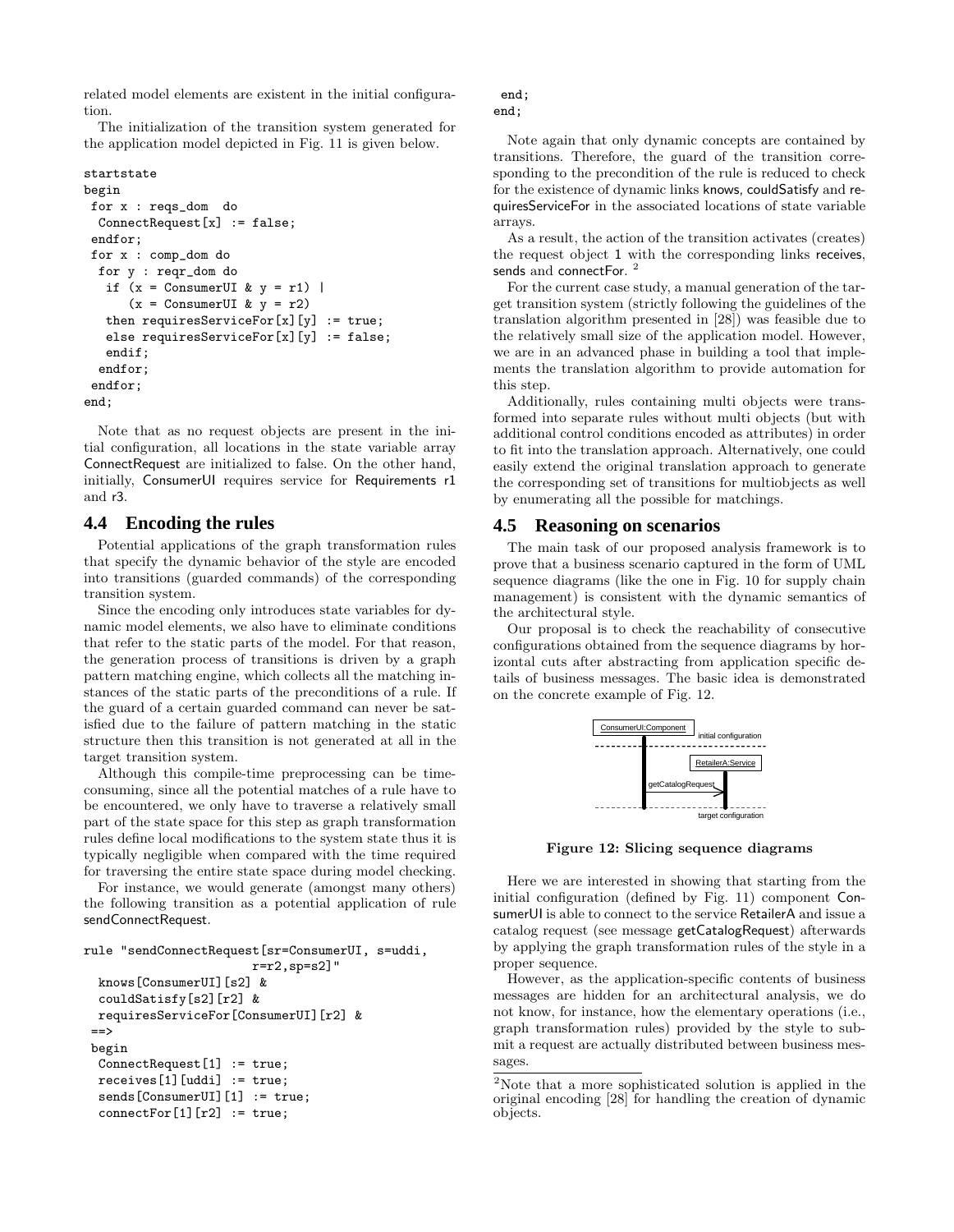But even analyzing a scenario at such a high level of abstraction, one can ask whether the application configuration obtained after sending business message getCatalogRequest is reachable from the initial configuration. In our concrete example, such a target configuration can be an existing session object between component ConsumerUI and service provider RetailerA. This reachability property is encoded as a special error transition in  $\text{Mur}\phi$  as follows.

```
rule "reachability property"
  exists s: sess_dom do
   session[s] &
   interactsWith[s][ConsumerUI] &
   accesses[s][RetailerA]
  endexists
 =error "A session is established between
         ConsumerUI and RetailerA"
```
end;

Note that error is a keyword in Mur $\phi$  to prescribe that the model checking process should be terminated if the transition is fired. In case of proving reachability properties, this is a desired situation.

Mur $\phi$  automatically found an "error" trace consisting of 37 rule applications that proves the reachability of this target configuration in (an average) 14.2 seconds by a depthfirst search (running on a 550 MHz Pentium III machine with a limit of 16M of system memory).

After that, the rest of the scenario can be verified by a kind of assume-guarantee reasoning in order to reduce the computational complexity of individual verification steps.

- 1. We identify relevant intermediate configurations (after each message sent for a worst case analysis) by slicing the sequence diagram of the business scenario.
- 2. First we prove that the target configuration defined by the first cut is reachable from the initial configuration by model checking.
- 3. Supposing then that the system is in the configuration reached at the first cut, we prove afterward that the configuration at the second cut is reachable as well (and so forth for additional neighboring cuts).
- 4. As a result, individual verification steps can be carried out independently from each other.

Finally, we would like to emphasize that unsuccessful preliminary model checking attempts were also useful from a validation point of view, as they revealed several unexpected side effects of graph transformation rules. Resolving these problems required to refine the rules with additional (typically negative) application conditions.

#### **4.6 Simulation**

The model checking analysis can be complemented by simulation. Due to the state explosion problem and the resulting limitation of the state space, a model checker cannot take into account the internal state of the involved components and services. Thus, it could happen that, although the model checker returns a certain sequence of architectural reconfigurations steps in order to prove the reachability of a given configuration, this sequence is not feasible according to the specific requirements of the actual application.

But, nevertheless, the resulting trace of operations can be validated by simulation taking the model and the sequence of operations as input and executing (at the model level) the individual reconfigurations. Since such simulations do not have to cope with the state explosion problem, the specific application information and the internal state of the components can now be added to the model.

Simulation requires a tool for executing graph transformation rules. The object-oriented modeling tool Fujaba [1] suits this purpose very well, because it combines an editor for UML class diagrams and graph rewriting rules with a dynamic object browser that visualizes the effect of the rewriting rules on a given model instantiation.

From the trace returned by the model checker, one can derive a simulation driver which automatically instantiates the initial configuration (see Fig. 11) and applies the given trace of transformation rules to this configuration. With such a driver the simulation is easier to handle and to repeat after some changes of the model. This is comparable to a test driver, only that we are not testing an application, but only simulating the execution at the model level. In a similar way, the model checker could be used for the generation of test cases for the actual implementation.

## **5. RELATED WORK**

The work presented in this paper has been influenced by several different proposals. First of all, we must say that the idea of working on modeling and analyzing software architectures came from the many ADLs (Architectural Description Language) like Rapide [19], Wright [2], Darwin [20], C2 [26], and xADL [9]. In all these approaches, we noticed a mismatch between the abstraction level at which we usually model the software architectures of our systems and the abstraction level offered by these languages. Our opinion is that, while the semantics of concepts is clear and welldefined, the concrete representation does not always offer "usable" means to reason on complex architectures.

Our proposal overcomes the problem by pairing a wellknown notation, like UML, to represent concepts and supply a usable means, and graph transformation to formally specify the way these elements can be composed and interact. Also Medvidovic et al. [21] use UML to suitably render software architectures. Their proposal emphasizes the definition of suitable stereotypes to represent the peculiar concepts, but does not consider the problem of analyzing and validating designed models.

Even more attention to the representation of concepts is payed by Garlan et al. in [12], where they propose several different alternatives for modeling architectural structures using UML. They present a systematic approach to the use of UML and describe the strength and weaknesses of adopting a particular modeling strategy. The main goal of our work is not on rendering architectural concepts with UML, thus we can say that this work can be seen as a complement to our proposal to better address the concrete syntaxes offered to users.

The formal foundation and analysis capabilities of our approach come from both graph transformation as a means to reason on software architectures and model-checking as a way to assess their quality. In this context, we must mention the CHAM approach [16], in which architectural reconfiguration is studied in terms of molecules and reactions, and the proposals that represent architectural styles by means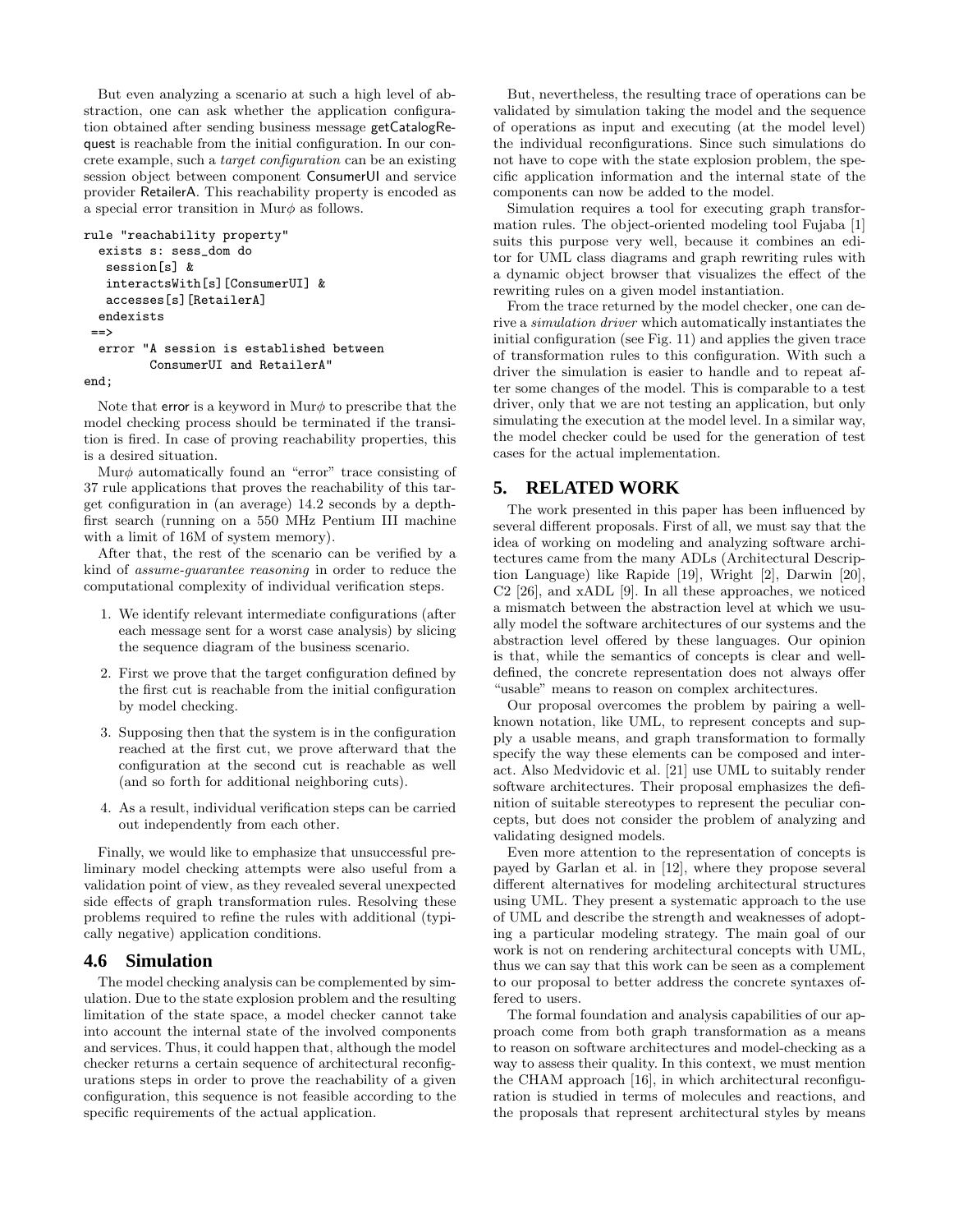of graph grammars [15,18,25,29] and reason on changes and evolution with respect to structural constraints.

Some of these approaches, use a graph grammar to specify the class of admissible configurations of the style. Our proposal utilizes a static model – class diagrams along with constraints – to identify valid instances of a given style. Graph transformation rules model only the dynamic aspects like evolution and reconfiguration. The advantage is that a declarative specification is more abstract and easier to understand, even if constructive/operational ones are better for analysis and tools.

In fact, the use of model checking techniques for graph transformation seems to be original. In the area of software architectures, Muccini, in his Ph.D. thesis [22], proposes a way to transform architectural descriptions into suitable SPIN specifications. The three-step approach starts with transforming architectural models, which describe the behavior of components, into a Promela specification. This specification can be enriched by adding information on the communication type that can be obtained from the scenarios associated with the architecture. In the second step, scenarios are translated into LTL formulae and – as third step – he uses SPIN to check if the LTL formulae are verified on the obtained global model. The main difference is that he models behavioral aspects through state-based machines and scenarios which are not directly able to model dynamic reconfiguration, but only the communication among components. In our case, scenarios are only used to encode reachability properties while graph transformation rules specify the reconfiguration explicitly.

Self-adaptive and self-healing systems [13] is the last domain with which we think that we should compare our work. For example, Georgiadis et al. [14] model structural architectural styles for these systems by means of Alloy. The model is neat and elegant, but again we think that a clear and separate representation of how the system can adapt or repair itself is important to make designers fully understand how their models can evolve and try to identify – through suitable analysis – possible problems.

#### **6. CONCLUSION**

The paper presents an approach to modeling and analyzing software architectures based on modeling the architectural style through class diagrams – along with constraints – and the dynamic behavior using a graph transformation system. The whole approach is instantiated on service-oriented architectures to better exemplify presented concepts. Besides modeling the style, we exemplify our approach by means of a simple supply chain management system. This is intended to both show how a particular architecture should look like and to exemplify the analysis capabilities that we have associated with our approach. The model of the style and configurations specific to the application are encoded in a way suitable to the Murph $\phi$  model checker. Scenarios, modeled as sequence diagrams, become reachability properties on which we want to validate the model.

The first results on applying the approach are giving encouraging results, but our current work is mainly devoted at refining our proposal. The elements on which we are working are:

• Different solutions – besides those presented in the paper – for expressing rules, constraints, etc. to find the right balance between expressiveness and analyzability. This includes alternative control mechanisms for graph transformation, like priorities or explicitly programmed control.

- Extensions to address adaptability and the capability of automatic recovery [13]. Rules offer a clean and neat way to specify how the architecture should react to the different stimuli, and the analysis capabilities allow the designer to predict the behavior of specified architectures.
- Implementation issues. The graph transformation system can be seen as the coordinator that supervises the adaptation process. In this context we do not want to discuss all related problems, but rather we want to identify the possibility of using the same technology both as modeling means and as run-time supervisor.
- Derivation of suitable test cases. We would like to use the graph transformation system to derive both suitable test cases and model-based oracles to assess the quality of test results. The two aspects can be tackled independently: Test case generation for architectures is nothing new (see for example [4]), the novelty is the rule-based derivation. To the best of authors' knowledge, there are no proposals to derive test cases from graph transformation systems, but grammarbased test case generation has been already proposed if we consider pure textual grammars ( [6]).
- Tool support. Any methodology must be suitably supported by tools. In this case, we are planning to extend some open-source environments like eclipse, along with its UML add-ins, to model software architectures and directly integrate with  $\text{Murp}\phi$  or another modelchecker.